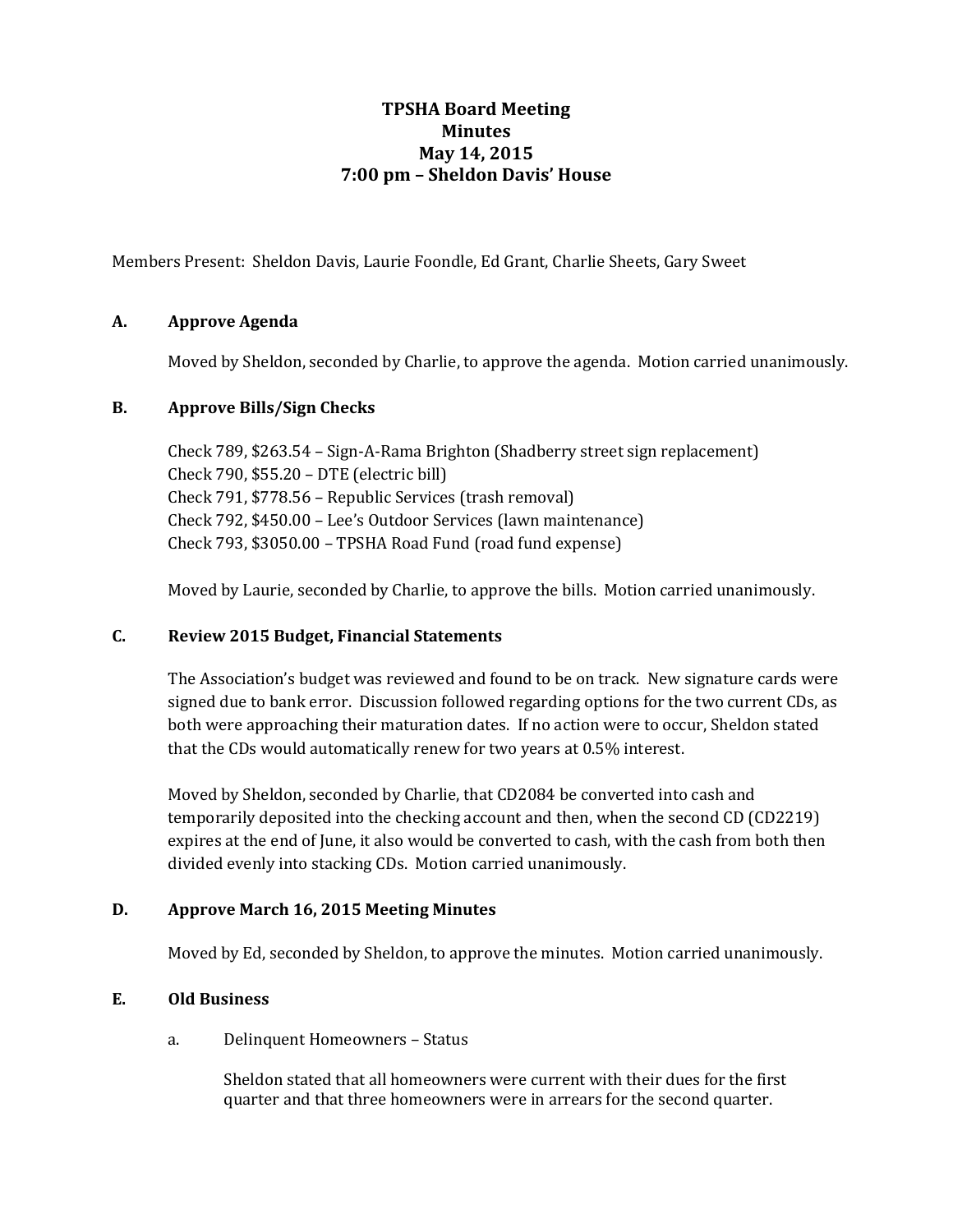#### **F. New Business**

a. Snow Removal Follow-up from Annual Meeting

Laurie informed the Board that homeowner Mike Garris, an attorney, would attend the June meeting to discuss potential Association liability issues related to snow removal.

b. Republic Services Review

No current updates.

c. TPSHA Correspondence – Homeowner-related Issues

None.

#### **G. Open Floor**

a. Davis Home Re-siding and Roof Replacement – Sheldon stated that the siding and roof of his home would be replaced; the siding with a yellow hardy board and white trim.

Moved by Ed, seconded by Laurie, to approve replacement of the roof and siding, including the proposed color scheme, for the Davis home. Motion carried unanimously.

- b. LED Lighting at Entrances Ed stated that new LED bulbs were installed at the south entrance and that everyone he has spoken with seemed pleased with the result. He stated that the LED lighting near the mailboxes at the north entrance would be more expensive, as this area needed stronger illumination.
- c. South Entrance Flower Box Ed noted that the flower box at the south entrance would be in need of replacement in the next few years. He stated that the wood was warping and the box was consistently filling with crabgrass. Until that time, he said, he would obtain a couple of ideas from landscape firms as to what to install in that spot, as well as costs.
- d. Mulch at North Entrance Ed stated that those working at the north entrance during Spring Clean-up ran out of mulch, adding that homeowner Mike Garris offered to obtain additional mulch and finish the north entrance. Ed said the cost would be about \$100.00.

Moved by Gary, seconded by Sheldon, to approve the estimated \$100.00 cost for additional mulch at the north entrance. Motion carried unanimously.

e. Weeding/Clean-up at North Entrance – Laurie observed the weeds that were growing up through the mulched areas at the north entrance, as well as the significant amount of weeds growing under the three pine trees just west of the landscape oval at the north entrance, and asked if there were something that could be done to clean those areas/improve the appearance.